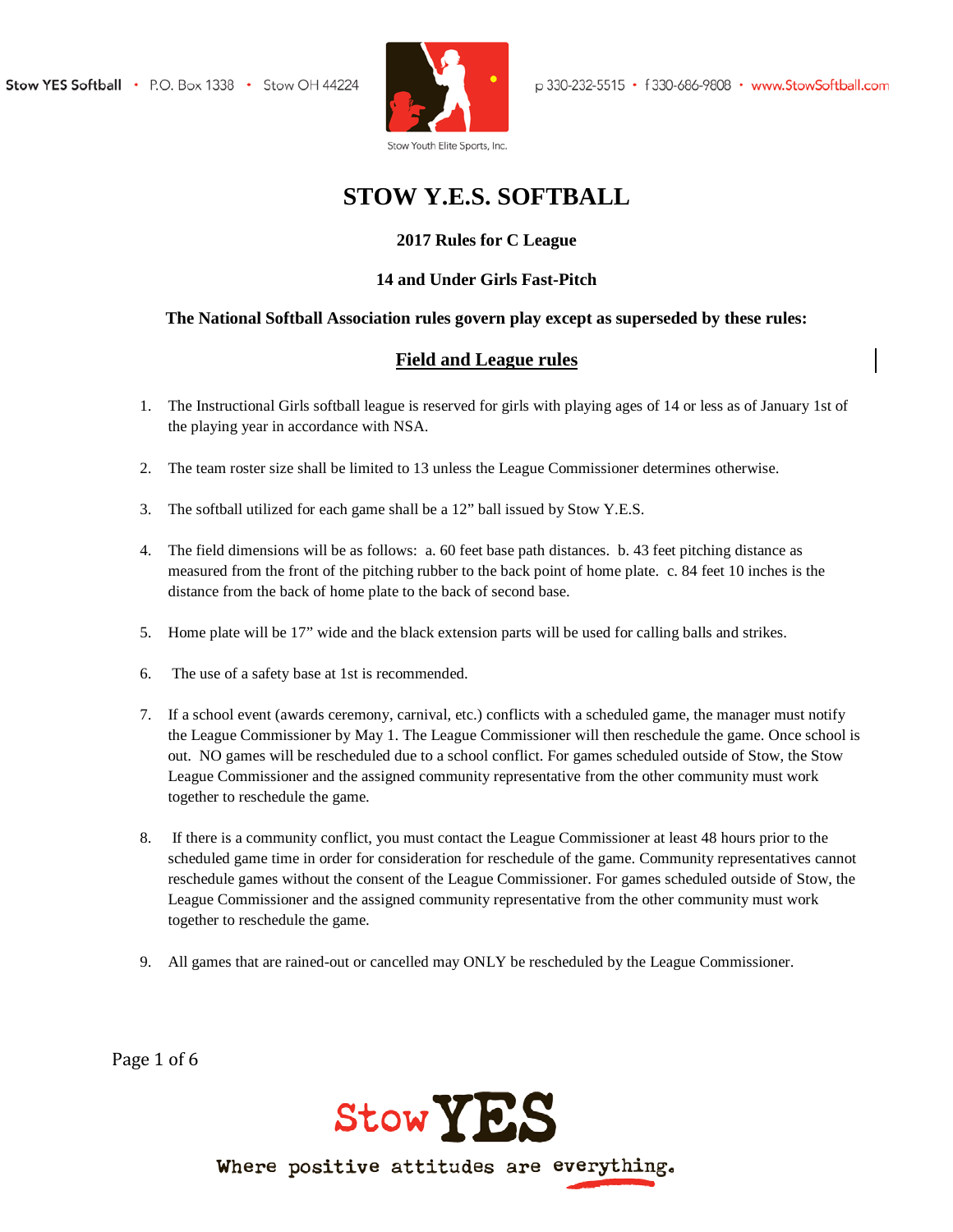- 10. Coaches or community representatives may not reschedule these games. The League Commissioner is in charge of rescheduling these games and copying applicable league officials or team managers through email correspondence and will send a final email seeking confirmation from the managers.
- 11. In situations where a team has only 7 eligible players and in order only to avoid a forfeit, the team may have one player "play up" from a younger age league so that the team may field 8 players. The player that is playing up must be a rostered Stow YES player who is playing one age bracket below the team that needs the 8th player to avoid a forfeit. In order for a team to qualify to add an 8th player to avoid a forfeiture, the team's head coach must contact the league commissioner at least 4 hours before the start of the game to review the situation and be considered for approval. Once approval is provided, prior to the game, the player added must be introduced to the umpire and opposing coach and the player that is added must be wearing her own team uniform. If original player from the team shows up to the game at any time, and is physically able to play, she must be immediately inserted into the batting order in place of the player who is playing up and must take a position on defense. The player playing up will then be immediately removed from the game. There are no outs recorded due to this substitution. This rule is only in effect for teams that know that they only have 7 players at least 4 hours before the start of the game. Any team that places an unauthorized player in the lineup to avoid a forfeiture will be issued with a loss by forfeiture and the manager will receive a warning. If this happens a second time, the manager will be removed from the team.
- 12. This rule has essentially been developed in the spirit of the game to allow players who report to the game an opportunity to play and enjoy the sport rather than issue forfeitures. It also avoids rescheduling games and other issues that come up each year.
- 13. Players who play high school softball are eligible to participate in the Stow Y.E.S. program. Each community must evenly distribute these players across the teams within the community. For example, if a community has 6 high school players participating and this community has 3 teams within the league, each team will have 2 high school softball players on their respective rosters. There is a maximum of 4 travel players of any designation allowed on a C league team.

### **Game Rules**

- 14. Violations of any of the Stow YES or National Softball Association rulings shall be subject to discipline up to and including forfeiture of the game.
- 15. The winning manager must report the score of the game to the League Commissioner within 48 hours after the game. If the manager fails to report the score, the winning team will be issued a loss.

#### **Length of game**

- 16. All games will start at 6:15pm whether an umpire is present or not. Please try to get a parent or coach to umpire the game which both managers can agree on. A team needs a minimum of eight (8) players to begin an official game. A 15 minute grace period is afforded a team waiting to reach the minimum number of players. If after the grace period, a team does not have 8 players, the team will have to forfeit.
- 17. The game shall consist of seven (7) innings, unless the time limit is reached.

Page 2 of 6

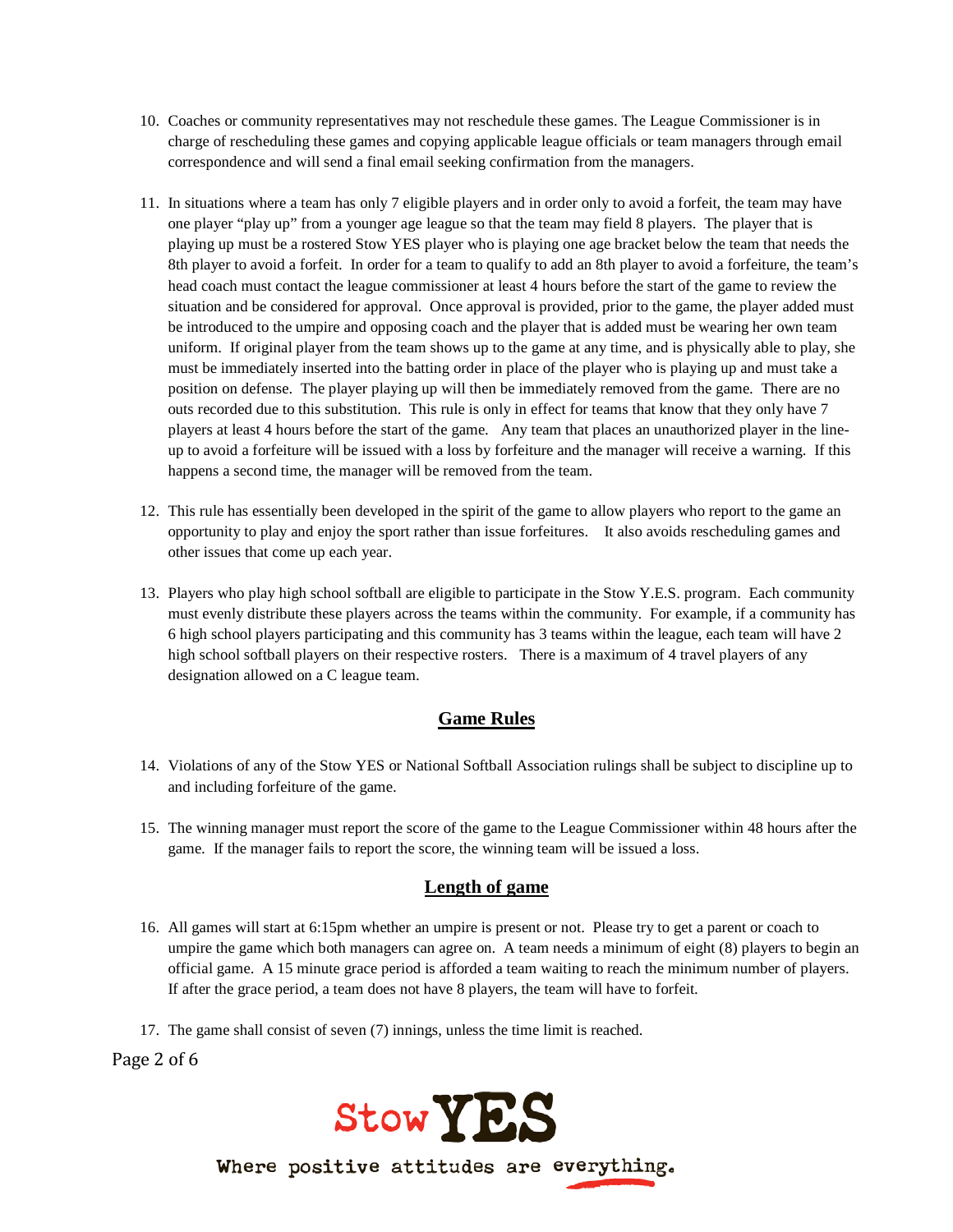

**NOTE:** A new inning begins when the third out of the bottom of an inning is recorded

- 18. Each game is scheduled with a 2 hour time limit from the actual start of the game. No new inning can begin once the 2 hour mark is reached. If there is lightning, rain, or thunder which impedes the safety of the players, the game needs to immediately stopped and all players need to seek shelter until conditions improve. After the observance of a lightning strike, no game can resume until 30 minutes after the last lightning strike was witnessed.
- 19. A seven (7) run rule per half inning or 3 outs, whichever occurs first. There will be NO limit of runs per halfinning during the last inning of the game. If 1 hour and 40 minutes has elapsed since the start of the game, the next inning to be started will be considered the last inning. Since it is the last inning, the inning will not be subject to a run limit. For example, if a game starts at 6:15pm and at the time of the third (3rd) out of the previous inning determines whether the next inning is the last inning. If the game starts at 6:15pm and the third (3rd) out in the bottom of the 3rd inning is recorded at 7:54 pm, then the 4th inning must be played and the 5th inning is the last inning. The 5th inning will be the unlimited inning.
- 20. The official time keeper by their watch is the umpire. It is the teams' responsibility to ask the umpire the start time of the game.
- 21. If either team leads by ten (10) or more runs after five (5) or more innings have been played, the game will declared over by the umpire. If the score differential is twenty (20) or more at the end of four (4) innings, the umpire shall declare the game over.
- 22. If a manager, coach, players, or parents attempt to stall a game in any way, the umpire can allow the game to continue without regard to a time limit or if darkness is an issue, the game can be rescheduled by the League Commissioner.
- 23. Suspended game due to inclement weather or darkness, the following rules applies.
	- If the game has completed 5 innings (4  $\frac{1}{2}$  innings with the home team winning) the game is over and constitutes a full and complete game. No innings will be made up at a later date.
	- b. Suspended games will be considered any game that has not completed 5 innings or  $4\frac{1}{2}$  innings with the home team winning will resume at the exact point that play was halted. Teams will finish the next time they meet if they meet during the season. If the teams do not meet, the League Commissioner will reschedule the game.
		- i. Players in original lineup who are present for game's completion are skipped in the batting order – No out is to be taken.
		- ii. Players not in original lineup who are present for the game's completion are added to the bottom of the batting order.
		- iii. Pitching limit outs per game pitched in original game do count against a pitcher if game is completed on another day.
- 24. Unlimited substitutions are permitted.

Page 3 of 6

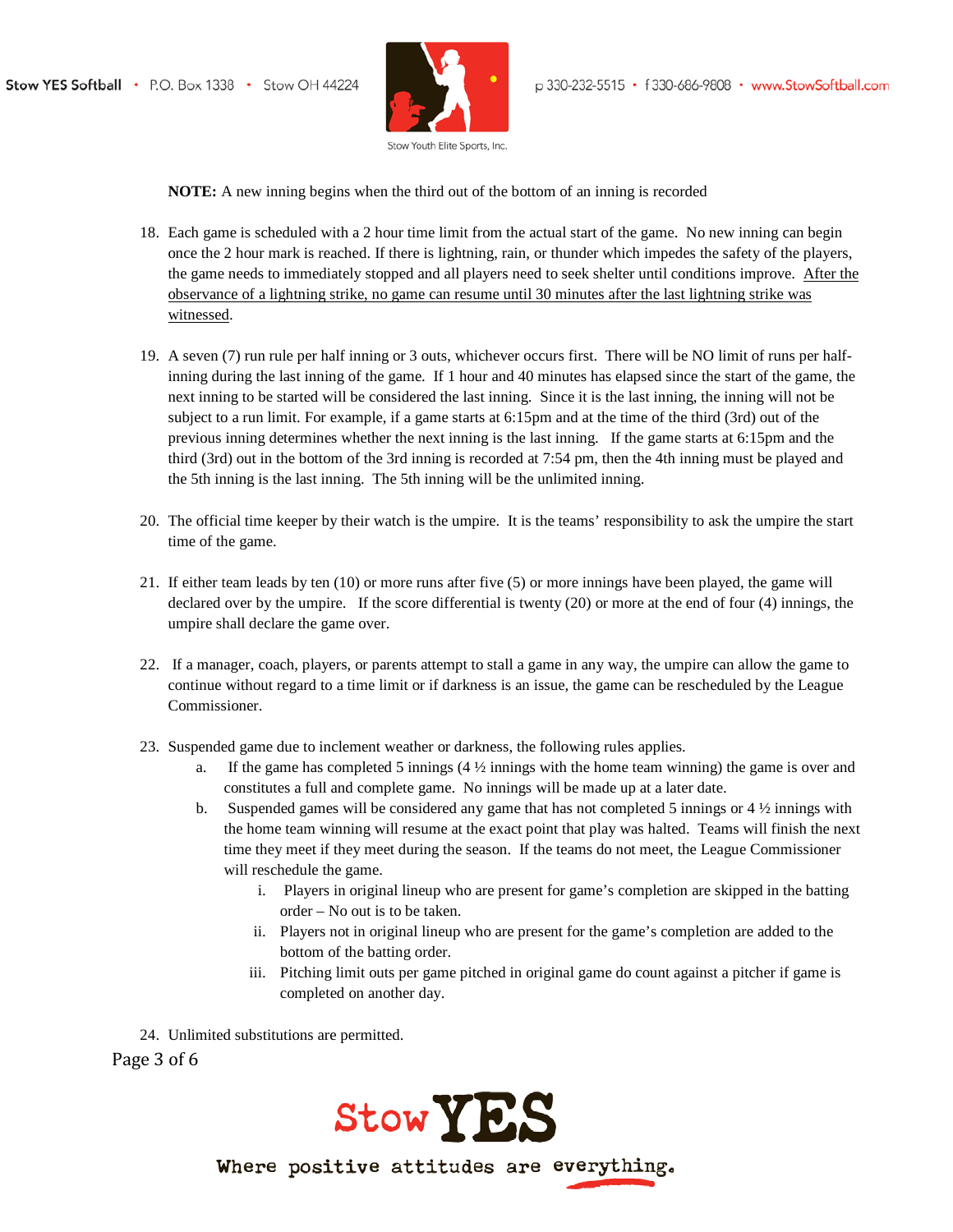25. Speed Up Rule – When a catcher is on base or reaches a base with two outs, it is mandatory the catcher be replaced by the player who made the last out. The catcher speed up rule will not be in effect during the last inning. However, the rule will be enforced if the game requires extra innings. When the pitcher is on base or reaches base with 2 outs, a manager has the option of replacing the pitcher with the person whom made the last out.

#### **Players**

- 26. A maximum of nine (9) players will be allowed on defense. The outfield is permitted to be positioned 3 full adult strides behind the base paths in the standard outfield positions (right, center, left fields).
- 27. All team players must play at least 3 innings on defense. All substitutes must be in the game by the third inning.

#### **Pitching**

- 28. The pitcher is required to wear a face mask while pitching. While a face mask is not required at 1st or 3rd base it is highly encouraged
- 29. A pitcher may pitch at most twelve (12) outs during the first seven innings of a game. No restrictions exist for any inning after the seventh (7th). Every time a player makes an appearance as a pitcher and throws a pitch, even if an official out is not recorded, each appearance will count as an out. For example, a pitcher starts the game and walks four batters and no official out is recorded. The pitcher is removed and moved to another position in the first inning. The pitcher is charged with one recorded out for each appearance – one pitch thrown – even though an official out is not recorded. Outs do not have to be consecutive.
- 30. A maximum of 6 warm-up pitches will be allowed for a new pitcher. A returning pitcher is permitted 3 warmup pitches. A pitcher replacing a pitcher that has been removed from the mound during an inning shall be given adequate time to warm up at the umpire's discretion. Any player warming up a pitcher must wear a catcher's mask.
- 31. A pitcher replacing a pitcher that has been removed from the mound during an inning shall be given adequate time to warm up at the umpire's discretion.
- 32. The following rules pertain to pitching:
	- a. Both feet must be touching the pitching rubber when starting.
	- b. Pitchers must pause to look for a sign from the catcher to prevent quick pitching. A sign does not have to be given by the catcher.
	- c. The pitcher must present the ball by touching it to the glove once before the delivery.
	- d. No rocking is permitted.
	- e. No crow hopping.
	- f. No double windups.
	- g. The pitcher's stance must be with the shoulders lined up with 1st and 3rd base.
- 33. Illegal Pitch results in a ball awarded to the batter with no runners being awarded any extra base.

Page 4 of 6

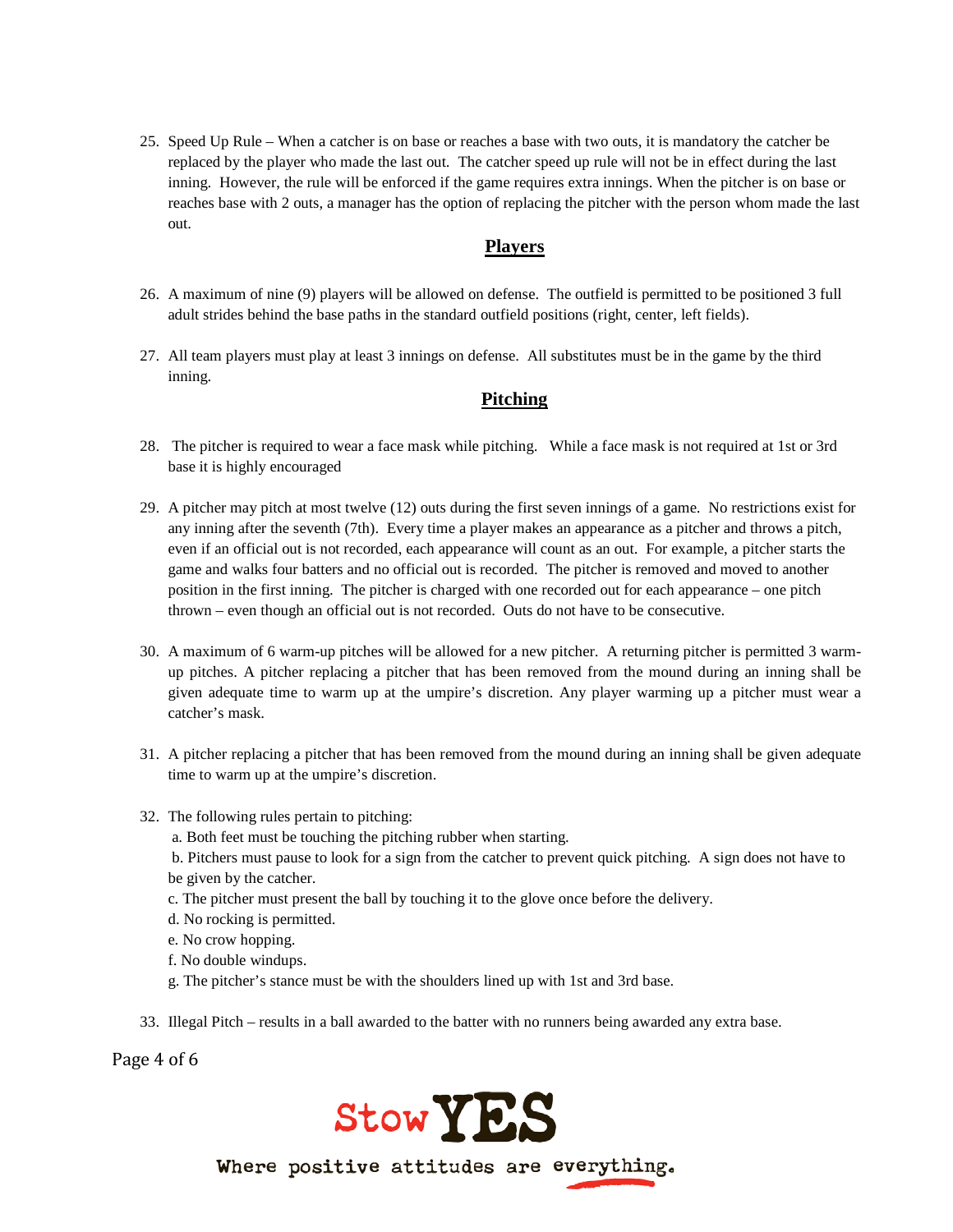

## **Batting, base running and fielding**

- 34. Round robin batting will be employed. Any player arriving after the game begins is to be placed at the end of the batting order.
- 35. If a player must leave for any personal reason, their spot in the batting order is simply bypassed. No automatic outs can occur in the lineup.
- 36. One warning will be issued to a team for throwing the bat. The next occurrence will result in the player being called out.
- 37. The infield fly rule does apply. An infield fly is a fair ball, not including a line drive, which can be caught by an infielder with ordinary effort when 1st and 2nd or 1st, 2nd and 3rd bases are occupied before two are out. Any fielder can catch an infield fly. The runners may still advance at their own risk.
- 38. Leading off runners may leave the base once the ball is released from the pitcher's hand. If a runner leaves the base before the ball leaves the pitcher's hand, the runner will be called out automatically by the umpire.
- 39. Stealing of all bases is permitted including home.
- 40. Sliding is NOT mandatory. When a defensive player has the ball and the runner remains upright AND crashes into the defensive player, the runner is out.
- 41. The strike zone shall be considered the area from the shoulders to the top of the knees. Players should be encouraged to swing at reasonable pitches.
- 42. When the pitcher gains possession of the ball in the pitcher's circle, all runners less than half way to the next base must return to the prior base. Look Back Rule - All runners more than half way to the next base may continue at their own risk. Base runners in between bases must immediately (2 seconds or less) advance to the next base at their own risk or retreat back to the original base. If the base runner fails to immediately advance or retreat to a base, the runner will automatically be called out.
- 43. Continuous walk is permitted in this league. The continuous walk is defined as when the batter becomes a base runner by being awarded 1st base on balls and continues past 1st base and goes to second. The batter who is now a base runner – once committed to going to second must continue to second at their own risk.
- 44. A batter may advance on a dropped third strike as long as 1st base is not occupied. The batter may still attempt to advance if 1st base is occupied and there are two outs. If the bases are loaded with two outs, the catcher can step on home plate for a force out.

Page 5 of 6